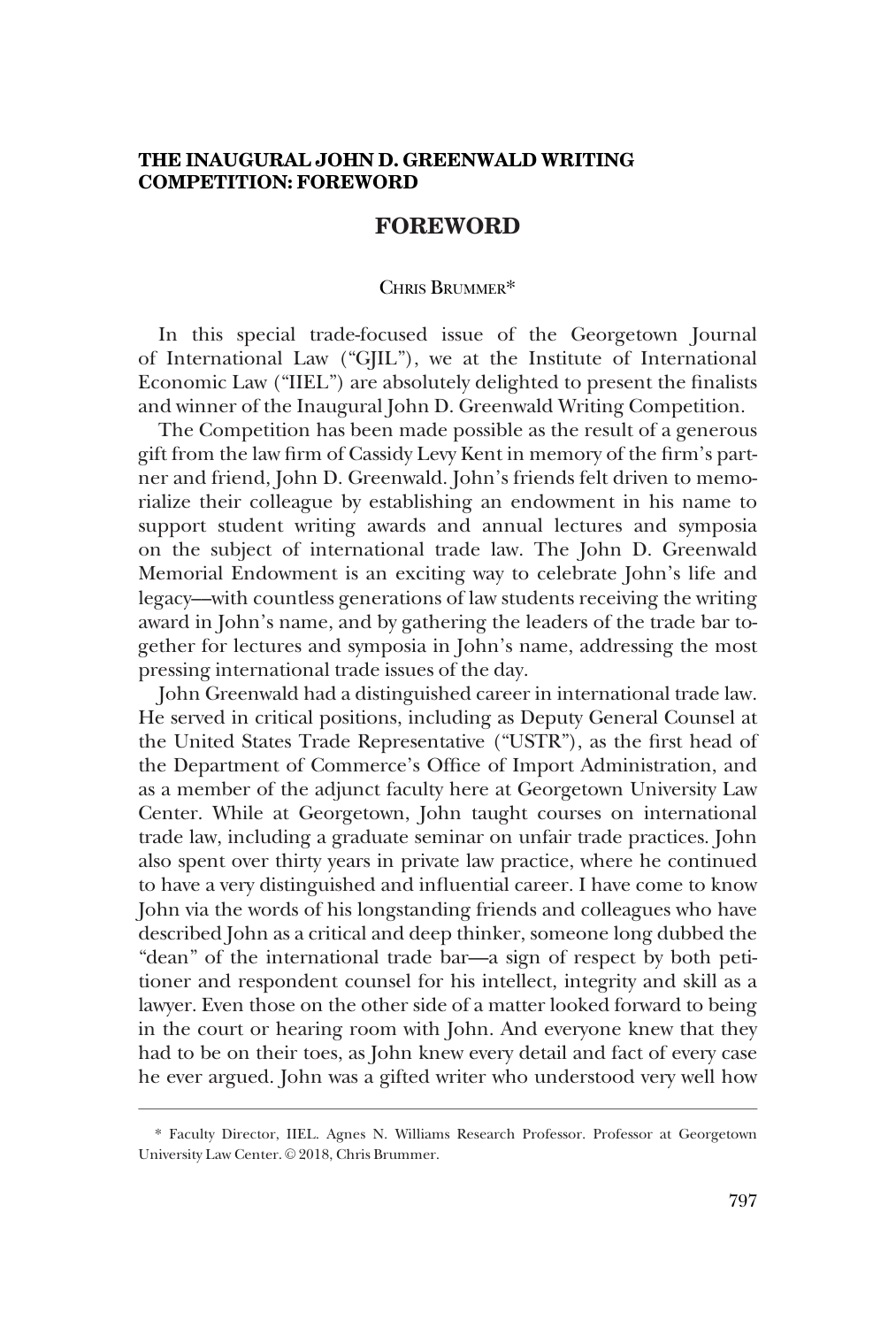## *GEORGETOWN JOURNAL OF INTERNATIONAL LAW*

to craft briefs that told a compelling story about each case. He told those stories in a style that was easy to read and utterly persuasive.

John's friends continued to help those of us who did not have the pleasure of knowing him in person know him through his work, sharing that he readily bridged the gap between practice and academic work about trade, contributing numerous thoughtful and reflective pieces to many law journals. He was a highly sought-after speaker at academic conferences on trade remedy law because of his quick wit, fierce intellect, and ability to reflect on both the history and implications of trade policy. John had a larger-than-life personality that filled every room he entered. He had a booming voice that greeted everyone with warmth, and he drew people to his projects and passions. He made everyone feel included, while at the same time pushing everyone to do better, to write better, to speak more clearly, to frame arguments more precisely, and to understand cases more accurately. As such, it is fitting indeed that IIEL and the GJIL cooperate to undertake this Competition in John's honor.

Over the past year, IIEL has worked closely with GJIL to launch this first student writing competition in John Greenwald's honor. We have been very pleased to cooperate so closely with the Journal and its editorial board leadership, and we thank them for all that they have done to support and effectuate the inaugural Competition. In partnership with the Journal, we sought top student submissions of Notes from current JD, LL.M., or SJD students in international economic law on issues relevant to international trade law, the jurisprudence of the WTO or regional trade organizations, jurisprudence concerning U.S. trade organizations, an issue relating to the political economy, or the efficacy of U.S. or international trade regimes.

Many submissions were received from across the country and indeed around the world. All submissions underwent an impartial review according to the usual and stringent GJIL editorial standards. The Journal selected the top three candidates. The three finalist pieces were then blind reviewed by a Faculty Committee, comprised of IIEL Executive Director and former U.S. Undersecretary of Commerce Grant Aldonas, Georgetown Law Professor of Practice and former WTO Appellate Body Member Jennifer Hillman, and myself. The finalist articles represent cutting-edge scholarship for not only GJIL, but also international trade scholarship more generally.

In *National Treatment in International Economic Law: The Case for Consistent Interpretation in New Generation EU Free Trade Agreements*, Natasha King, a Georgetown Law LL.M. student and IIEL Fellow, argues that recent developments in European Union Free Trade